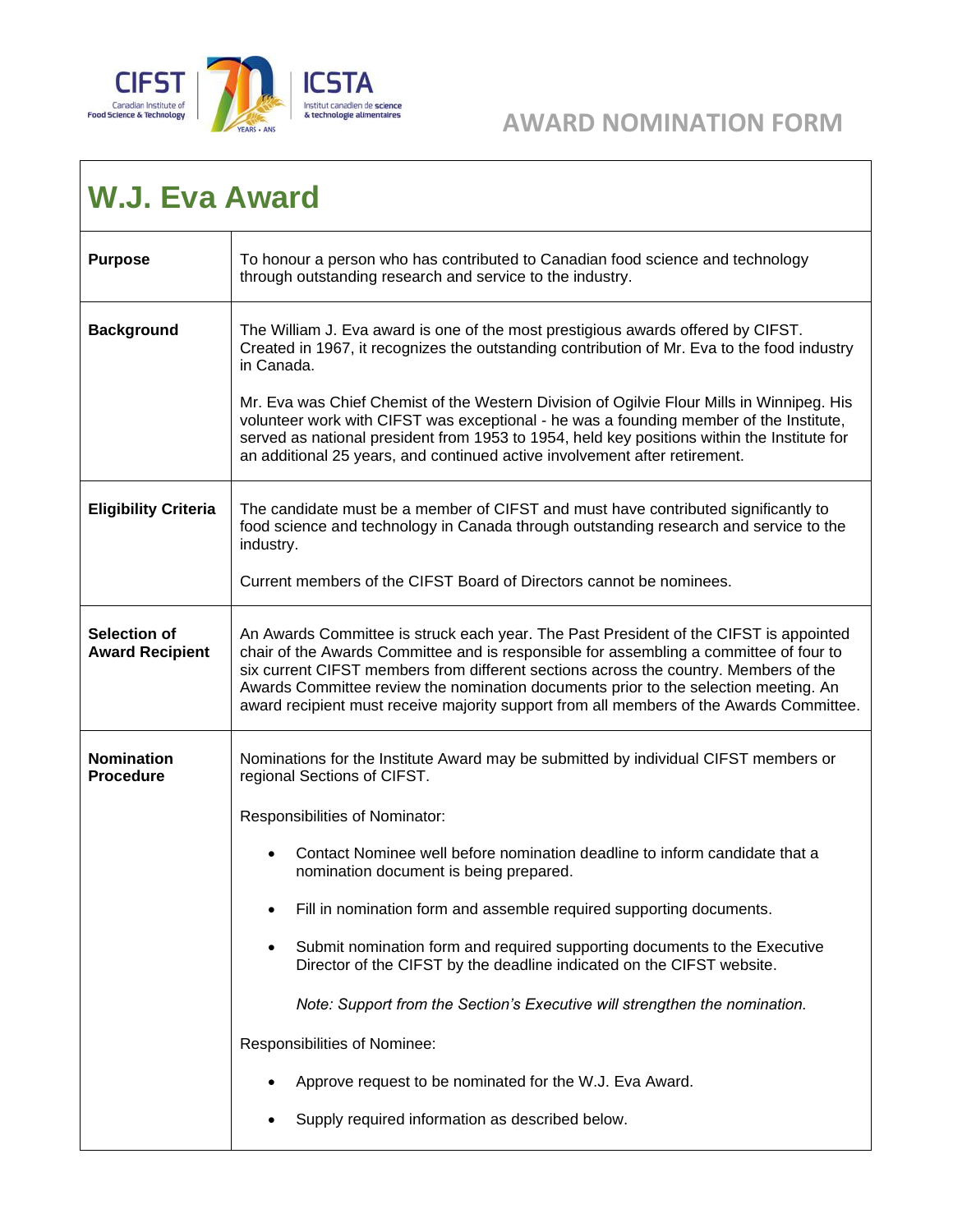

## **AWARD NOMINATION FORM**

| <b>Nomination Form - W.J. Eva Award</b>                                                                                          |  |  |
|----------------------------------------------------------------------------------------------------------------------------------|--|--|
| <b>Full Name of</b><br><b>Nominee</b>                                                                                            |  |  |
| <b>Title</b>                                                                                                                     |  |  |
| Employer                                                                                                                         |  |  |
| <b>Business</b><br><b>Address</b>                                                                                                |  |  |
| <b>Telephone</b>                                                                                                                 |  |  |
| <b>Email</b>                                                                                                                     |  |  |
| <b>Educational</b><br><b>Background of</b><br><b>Nominee</b>                                                                     |  |  |
| No. of years as a<br><b>Professional</b><br><b>CIFST member</b>                                                                  |  |  |
| <b>Positions held on</b><br><b>Section</b><br><b>Executives and</b><br><b>Years of Service</b>                                   |  |  |
| <b>Positions held on</b><br><b>National</b><br>Executive,<br><b>National</b><br><b>Committees and</b><br><b>Years of Service</b> |  |  |